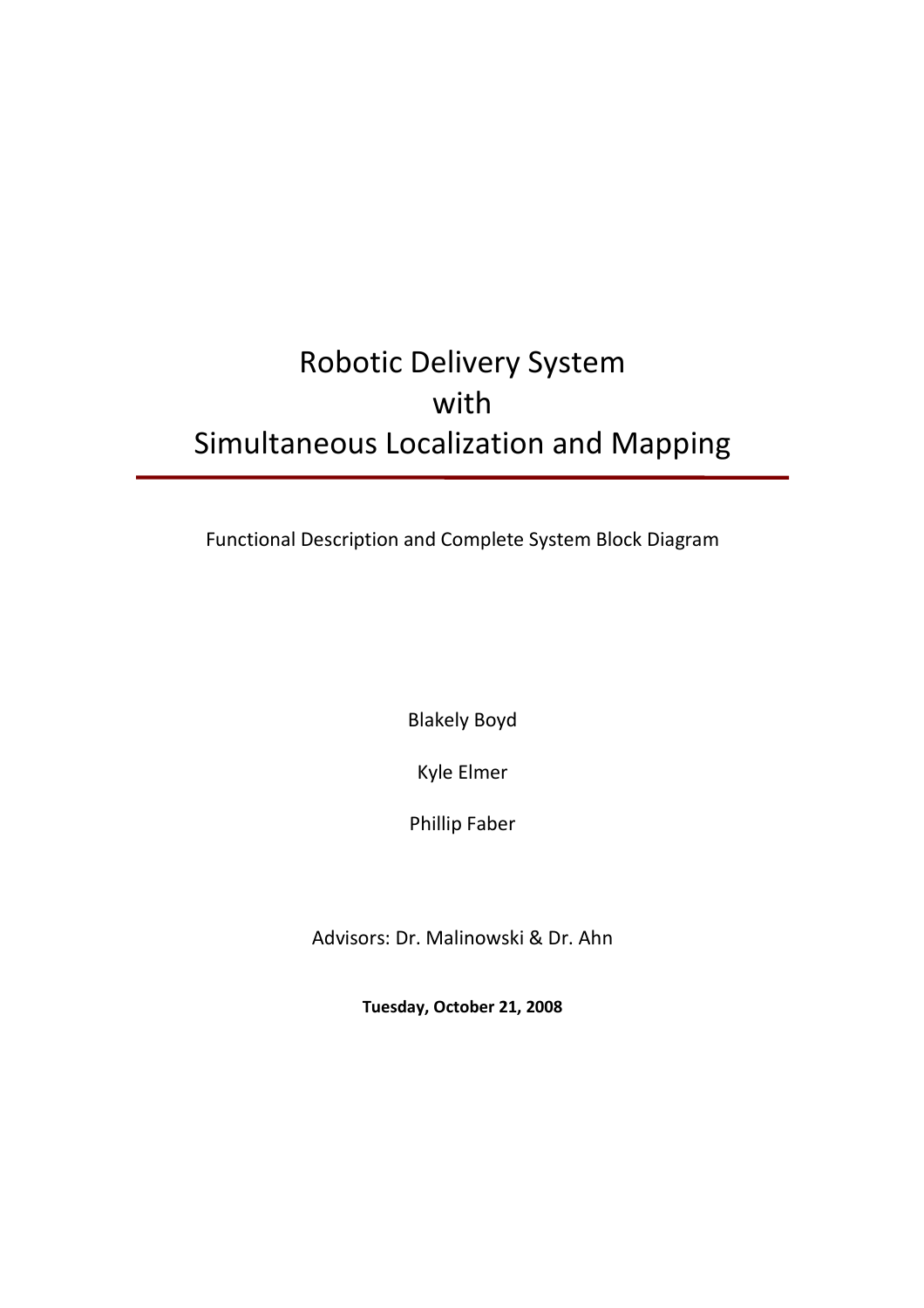### Introduction

The purpose of the Robotic Delivery System with Simultaneous Localization and Mapping (SLAM) is to locate a user with a wireless remote and bring them an object upon request. This system could be used for any purpose such as simply bringing someone a drink to increasing productivity of a company by delivering packages. This could be particularly useful to increase the freedom of those who are immobilized due to sickness or disability. Our implementation will bring the user a drink, but this foundation will allow for further development of more useful applications which require more complicated mechanical interfaces.

The goals of the project are to develop WiFi signal strength acquisition software, robotic obstacle avoidance software, localization and mapping software, and best path algorithm software which will all assist in the WiFi based navigation of the Robotic Delivery System. The Pioneer p3dx will be our robotic platform. Optionally, a web based server will be created to allow for real time robot tracking by multiple users.

## Functional Description

Upon startup, the Robotic Delivery System with SLAM will search for known WiFi signals an associated map file. If known signals are found, the robot will localize itself using this map, a filtering technique, and signal strengths. If no known signals are found, the robot will go into an initial mapping mode. The robot's original position will be considered the home base to which it will return when idle. The startup mapping mode will start by finding the closest wall and will begin following it. This will define an outline of the robot's environment, which will be saved on the robot in a new map associated with the WiFi signals found. After the startup routine is completed the robot will return to the home base and enter idle mode until it receives a signal from the user.

 The user will use a program installed on a laptop to send a signal to the robot that they want a drink. The program will find the users position using the WiFi signal strength acquisition software and send it to a server on the robot. The robot will then identify the best path to the user and go into navigation mode. In navigation mode the robot will execute the path found while using the obstacle avoidance software to get to the user. The mapping software will also be continuously updating to optimize the map of the robot's environment. When the robot arrives at the user's position it will wait for either the user to pick up the drink or for a certain amount of time to pass until it returns to home base.

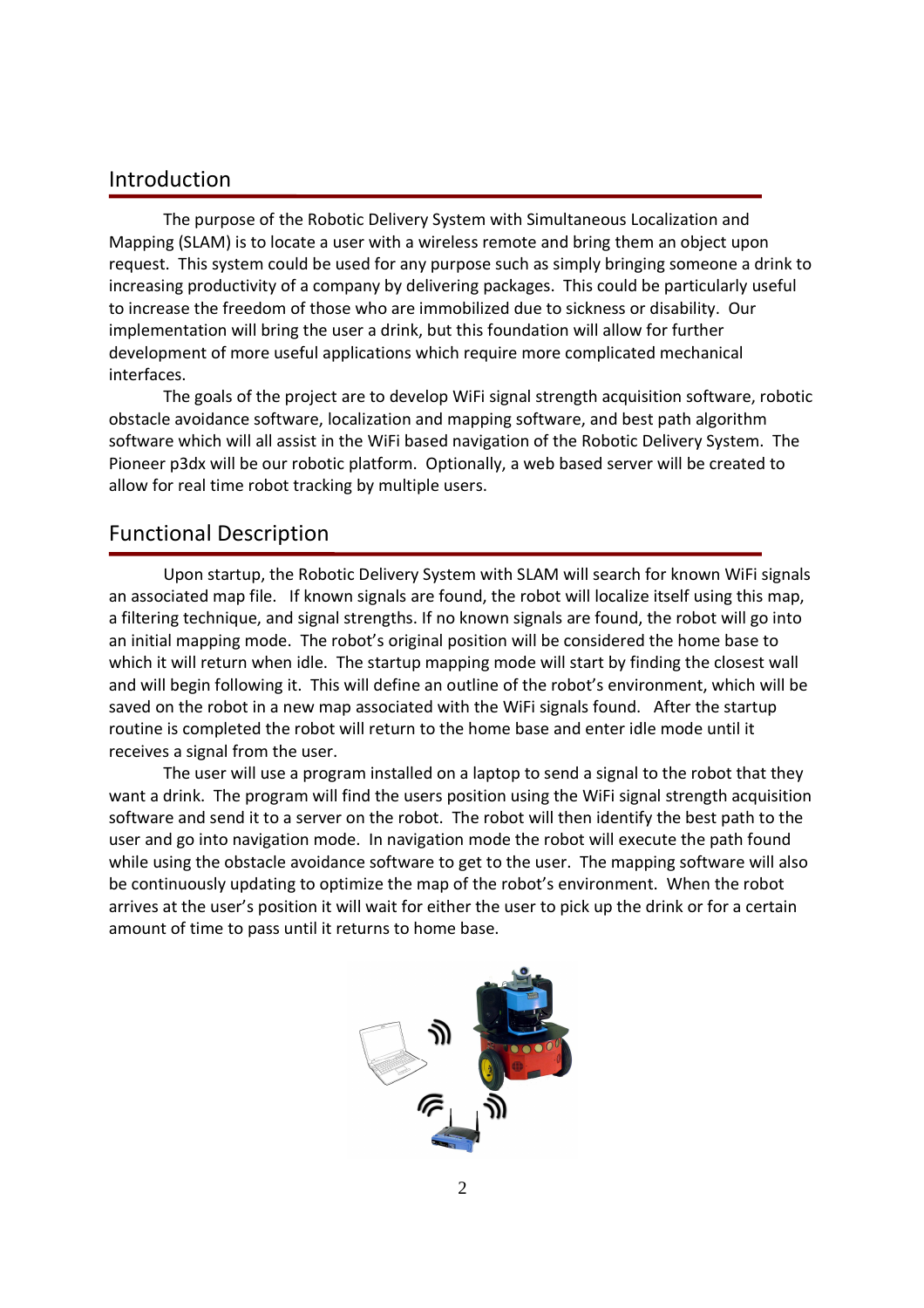## Functional Block Diagrams



Figure 2 – Robot Normal Operation



Figure 3 – Robot Startup Operation Figure 4 – Wait Mode Operation

## Software Subsystem Descriptions

#### *WiFi Signal Strength Acquisition Software*

 This software will be used by the robot and user interface to determine the position of each using a minimum of three WiFi signals. The received signal strength indications (RSSI) of each signal will identify the unique location of the user and robots. Each RSSI will be associated with a MAC address which is unique to each WiFi point. Problems include noisy RSSI values which can be averaged into a useable value.

#### *Robotic Obstacle Avoidance Software*

 This software will be used by the robot to assist in navigation around the environment. It will use fuzzy logic and control algorithms with data acquired from the sonar sensors on the Pioneer to detect obstacles and navigate safely around them. Possible problems can occur from poor sensor readings. This can be solved by averaging sensor readings, throwing away extremes, and moving the robot slowly.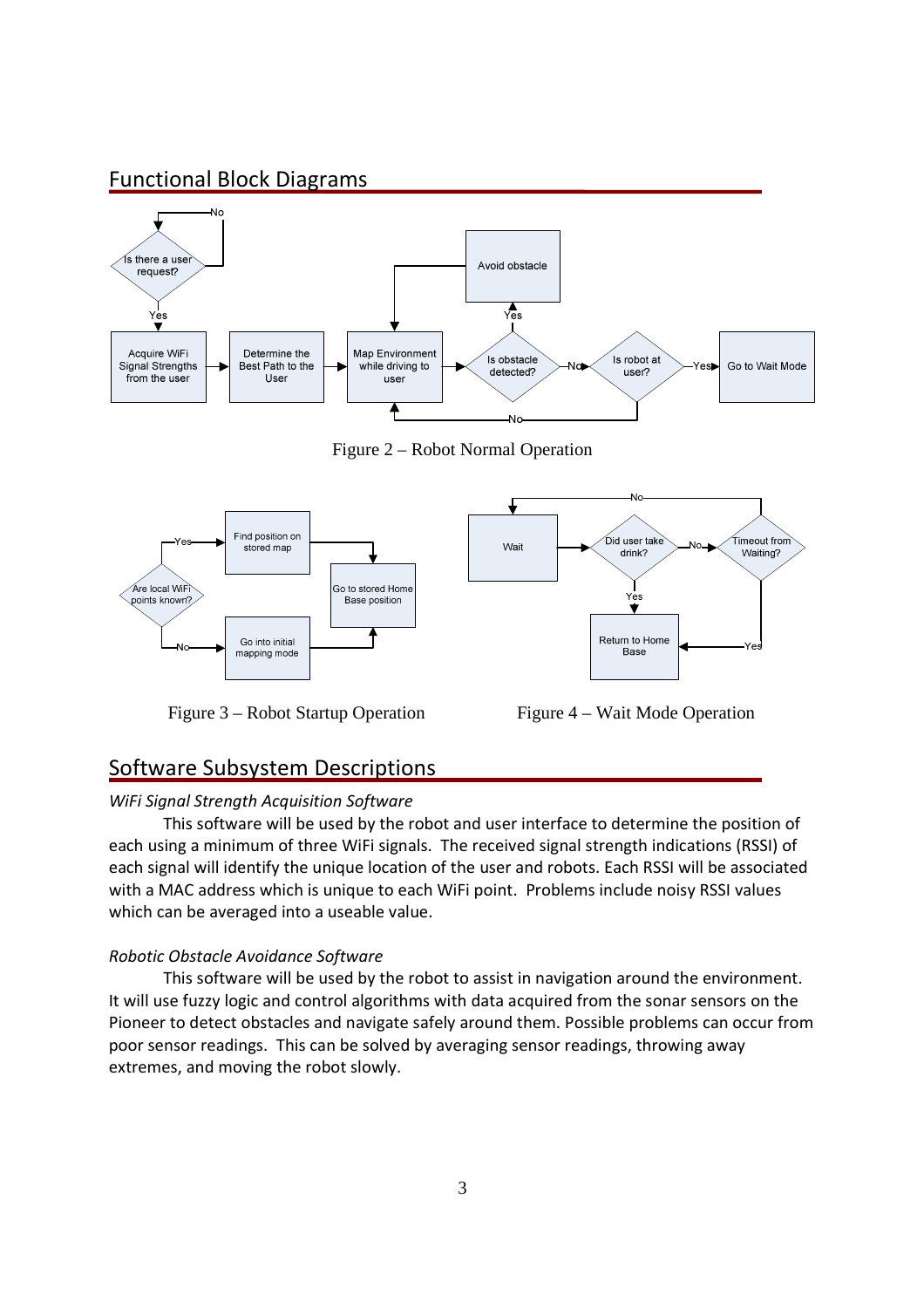#### *Localization and Mapping Software*

 Using the RSSI and the sonar sensors the robot will map its environment to determine its location in reference to the user. The map will be used by the best path algorithm software. Possible problems will be wheel slippage and map skewing. Different filtering techniques will be researched to overcome these issues.

#### *Best Path Algorithm Software*

 We will research different algorithms to determine the best path from the robot's position to the user. Possible solutions include the bug algorithm, potential field path planning, and fixed cell decomposition [1].

# Additional Functionality

#### *Webpage*

Users can access a webpage that will display the map with dynamic robot position, WiFi strengths, and possibly allow the user to tell the robot to go to a certain point on the map. Additional features of this website will also be explored.

#### *Dynamic User Locating*

 User can move with laptop in local environment and robot will continue to navigate towards the user. This will require constant updating of user's position.